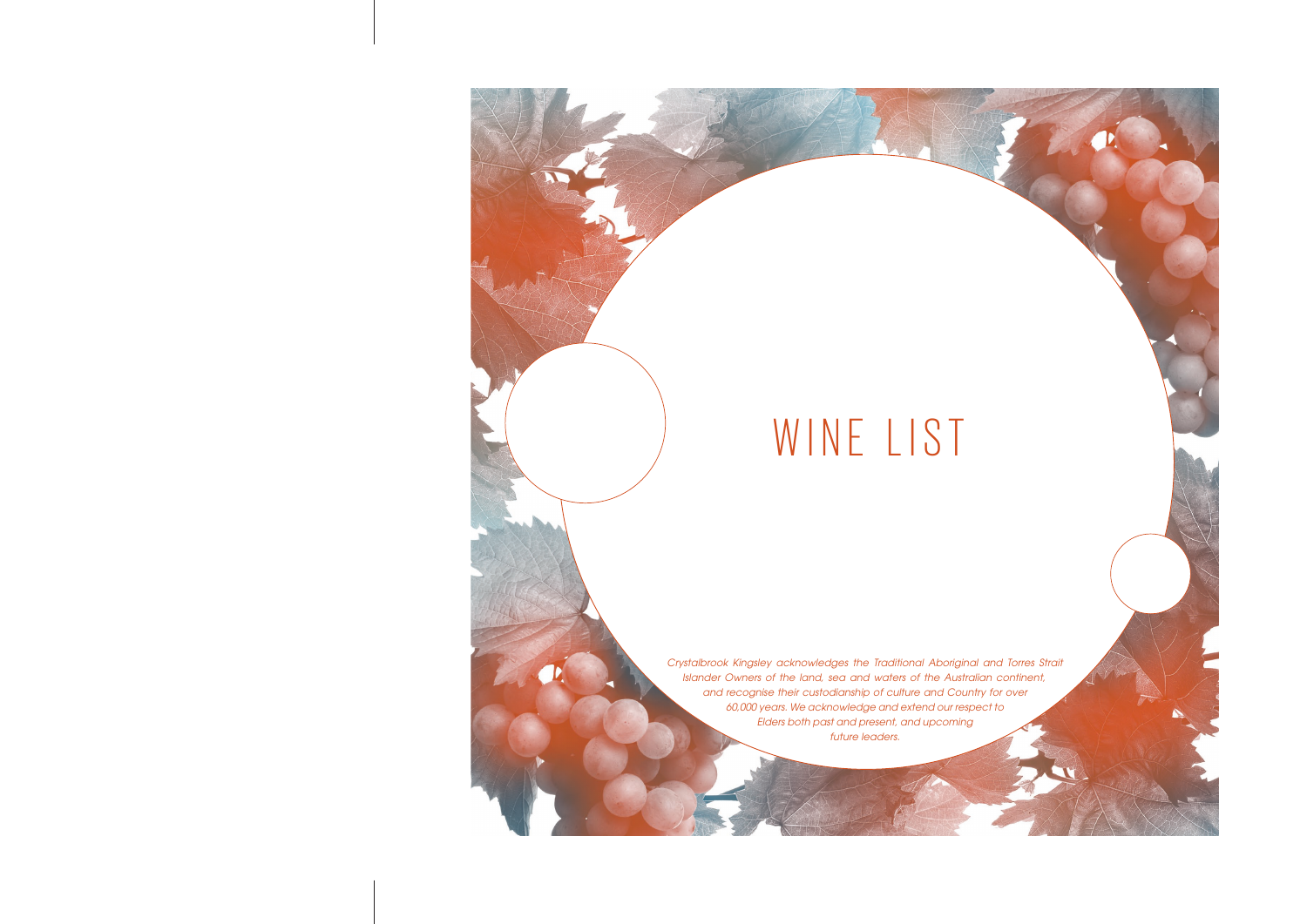## WINE BY THE GLASS

| $-$ SPARKLING $-$                                                          |    | $-$ WHITE $-$                                                                                |    |
|----------------------------------------------------------------------------|----|----------------------------------------------------------------------------------------------|----|
| 2019 Peterson House Pinot Noir Chardonnay<br><b>Hunter Valley, NSW</b>     | 15 | 2021 Henschke 'Peggy's Hill' Riesling C<br>Eden Valley, SA                                   | 14 |
| NV Peterson House 'Pink Blush' Sparkling Rosé<br><b>Hunter Valley, NSW</b> | 13 | 2020 Famille Hugel 'Classic' Riesling VS<br>Alsace, France                                   | 24 |
| NV Mumm 'Cordon Rouge'<br>Reims, Champagne, FRA                            | 24 | 2019 Krinklewood Verdelho C V<br><b>Hunter Valley, NSW</b>                                   | 15 |
|                                                                            |    | 2021 Brokenwood Semillon<br><b>Hunter Valley, NSW</b>                                        | 13 |
|                                                                            |    | 2016 Tyrrell's 'Vat 1' Semillon S<br><b>Hunter Valley, NSW</b>                               | 38 |
|                                                                            |    | 2021 Nautilus Estate Sauvignon Blanc VS<br>Marlborough, NZ                                   | 15 |
|                                                                            |    | <b>2019 Pascal Jolivet Sancerre</b><br>Sauvignon Blanc <b><i>OS</i></b><br>Loire Valley, FRA | 27 |
|                                                                            |    | 2021 Heirloom Vineyards Pinot Grigio VS<br>Adelaide Hills, SA                                | 14 |
|                                                                            |    | 2020 Tiefenbrunner 'Merus' Pinot Grigio DOC VS<br>Alto Adige, ITA                            | 18 |
|                                                                            |    | 2020 Hungerford Hill 'Dalwood Vineyard'<br>Chardonnay<br>Hunter Valley, NSW                  | 15 |
|                                                                            |    | 2018 Freycinet Chardonnay<br><b>Bicheno, TAS</b>                                             | 22 |
|                                                                            |    | 2020 Vasse Felix 'Heytesbury' Chardonnay VS<br>Margaret River, WA                            | 41 |

G Biodynamic **O** Organic **V** Vegan S Sustainable practices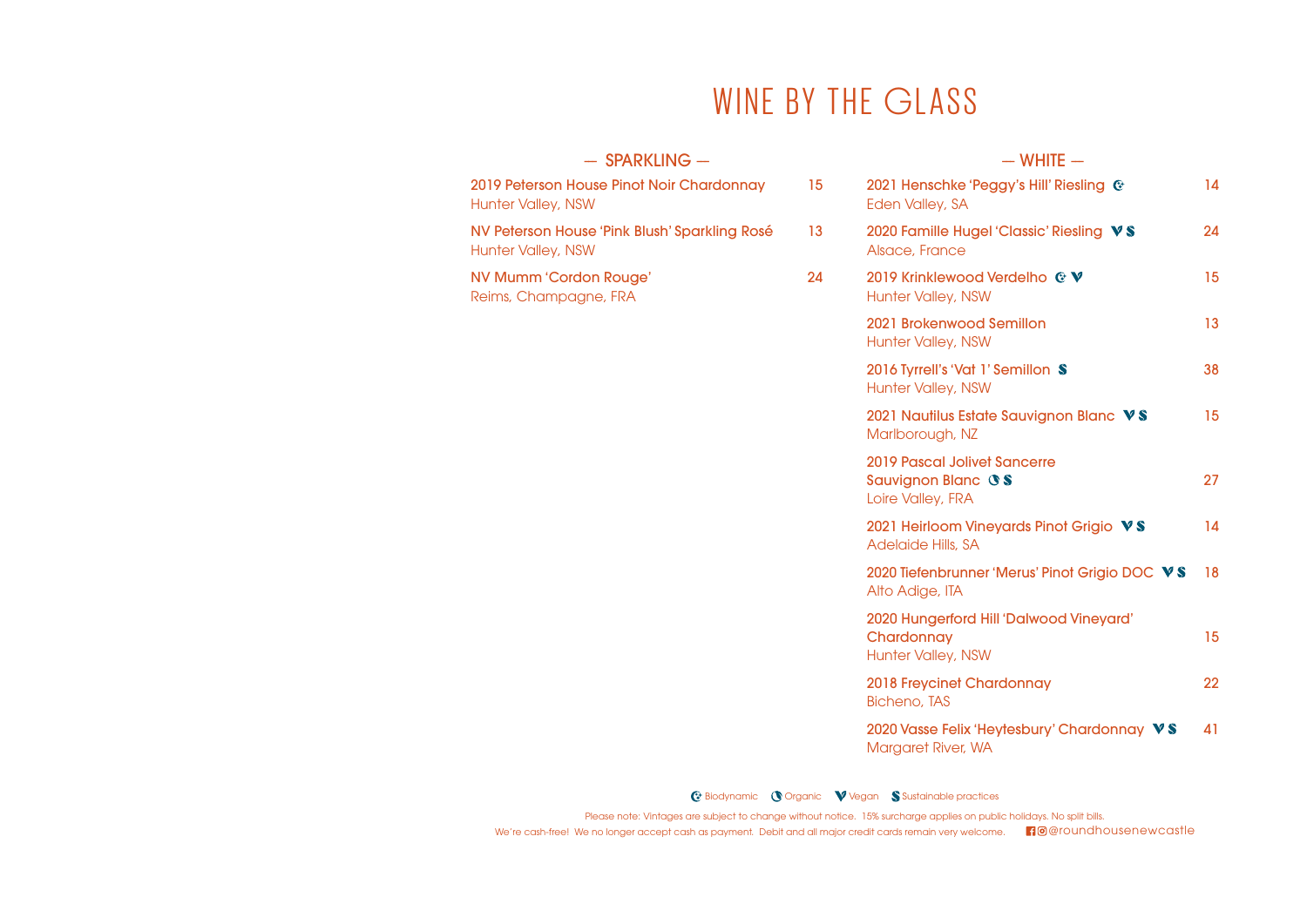## WINE BY THE GLASS

| $-$ ROSÉ $-$                                                                              |    | $-$ RED (CON'T) $-$                                                          |    |
|-------------------------------------------------------------------------------------------|----|------------------------------------------------------------------------------|----|
| 2021 Brokenwood Nebbiolo Rosato<br>Beechworth, VIC                                        | 14 | 2018 John Duval 'Eligo' Shiraz V<br><b>Barossa Valley, SA</b>                | 52 |
| 2020 Triennes Syrah Cinsault Merlot Grenache<br><b>IGP Mediterranee G</b>                 | 14 | 2019 Hay Shed Hill Cabernet Sauvignon <b><i>OS</i></b><br>Margaret River, WA | 15 |
| Provence, FRA<br>$-$ RED $-$<br>2021 Kooyong 'Massale' Pinot Noir VS                      | 15 | 2016 Yalumba 'The Menzies'<br>Cabernet Sauvignon VS<br>Coonawarra, SA        | 31 |
| Mornington Peninsula, VIC                                                                 |    | $-$ DESSERT & FORTIFIED $-$                                                  |    |
| 2020 Two Paddocks 'Picnic' Pinot Noir C OS<br>Central Otago, NZ                           | 23 | 2019 Vasse Felix 'Cane Cut' Semillon VS<br>Margaret River, WA                | 11 |
| 2019 Domaine Faiveley Nuits-Saint-George<br>Pinot Noir S<br><b>Burgundy, FRA</b>          | 45 | NV Yalumba Antique Muscat S<br>Rutherglen, VIC                               | 14 |
| 2019 Margan 'Ceres Hill' Barbera VS<br><b>Hunter Valley, NSW</b>                          | 16 | NV Warre's Otima 10 YO S<br>Port Douro, PORT                                 | 19 |
| 2021 Glandore Estate 'Regional Series'<br><b>Tempranillo</b><br><b>Hunter Valley, NSW</b> | 16 | NV Valdespino 'El Canddado'<br>Pedro Ximenez V<br>Jerez, SPA                 | 17 |
| 2018 Rockford 'Moppa Springs'<br><b>Grenache Mataro</b><br><b>Barossa Valley, SA</b>      | 24 |                                                                              |    |
| 2019 Andrew Thomas 'Synergy' Shiraz VS<br><b>Hunter Valley, NSW</b>                       | 15 |                                                                              |    |
| 2019 Tyrrell's 'Stevens' Shiraz S<br><b>Hunter Valley, NSW</b>                            | 29 |                                                                              |    |

G Biodynamic **O** Organic **V** Vegan **S** Sustainable practices

Please note: Vintages are subject to change without notice. 15% surcharge applies on public holidays. No split bills.

We're cash-free! We no longer accept cash as payment. Debit and all major credit cards remain very welcome. @@roundhousenewcastle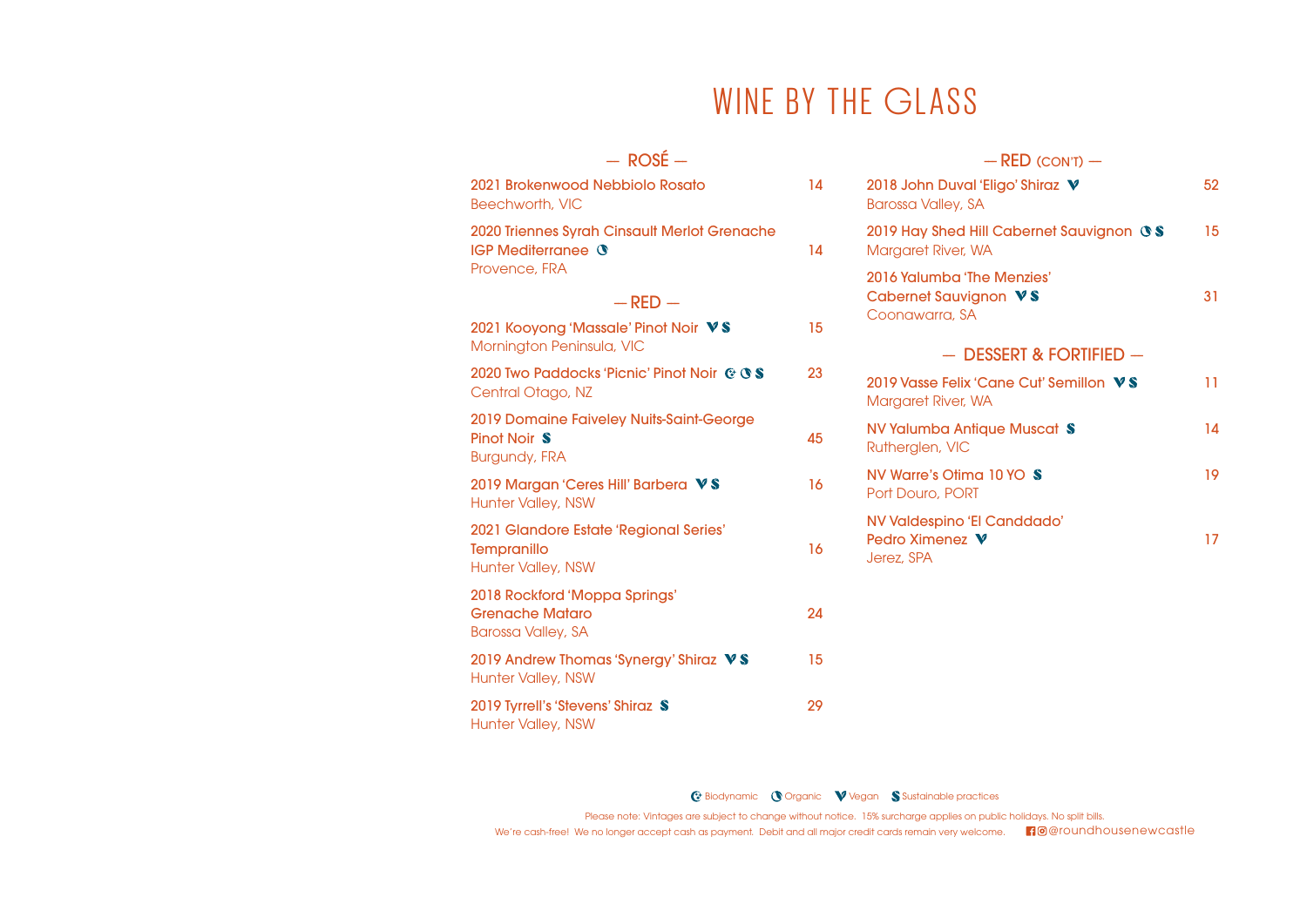## WINE BY THE BOTTLE

## $-$  SPARKLING  $-$ 2019 Peterson House Pinot Noir Chardonnay 74 Hunter Valley, NSW NV Mumm 'Petit Cordon' 71 Marlborough, NZ 2021 Dirt Candy 'The Falcon' White Pet Nat  $V = 77$ Hunter Valley, NSW 2017 Barringwood Vintage Classic Cuvee VS 110 Barringwood, TAS NV Peterson House 'Pink Blush' Rosé 63 Hunter Valley, NSW NV Jansz 'Premium' Rosé  $\triangledown$  S 75 Pipers Brook, TAS NV La Riva Dei Frati DOC Prosecco  $V$  72 Veneto, ITA

## $-$  CHAMPAGNE  $-$

| NV Mumm 'Cordon Rouge'<br>Reims, FRA                         | 142 |
|--------------------------------------------------------------|-----|
| NV Perrier-Jouët 'Grand Brut'<br>Epernay, FRA                | 179 |
| 2009 Pol Roger Brut Vintage 1.5L Magnum<br>Epernay, FRA      | 519 |
| 2009 Billecart-Salmon Vintage Brut<br>Ay, FRA                | 359 |
| 2009 Pol Roger 'Sir Winston Churchill' Cuvée<br>Epernay, FRA | 599 |
| <b>NV Mumm Rosé</b><br>Reims, FRA                            | 229 |
| NV Bollinger Rosé<br>Ay, FRA                                 | 319 |
| 2012 Pol Roger Rosé Vintage<br>Epernay, FRA                  | 399 |

G Biodynamic Corganic V Vegan S Sustainable practices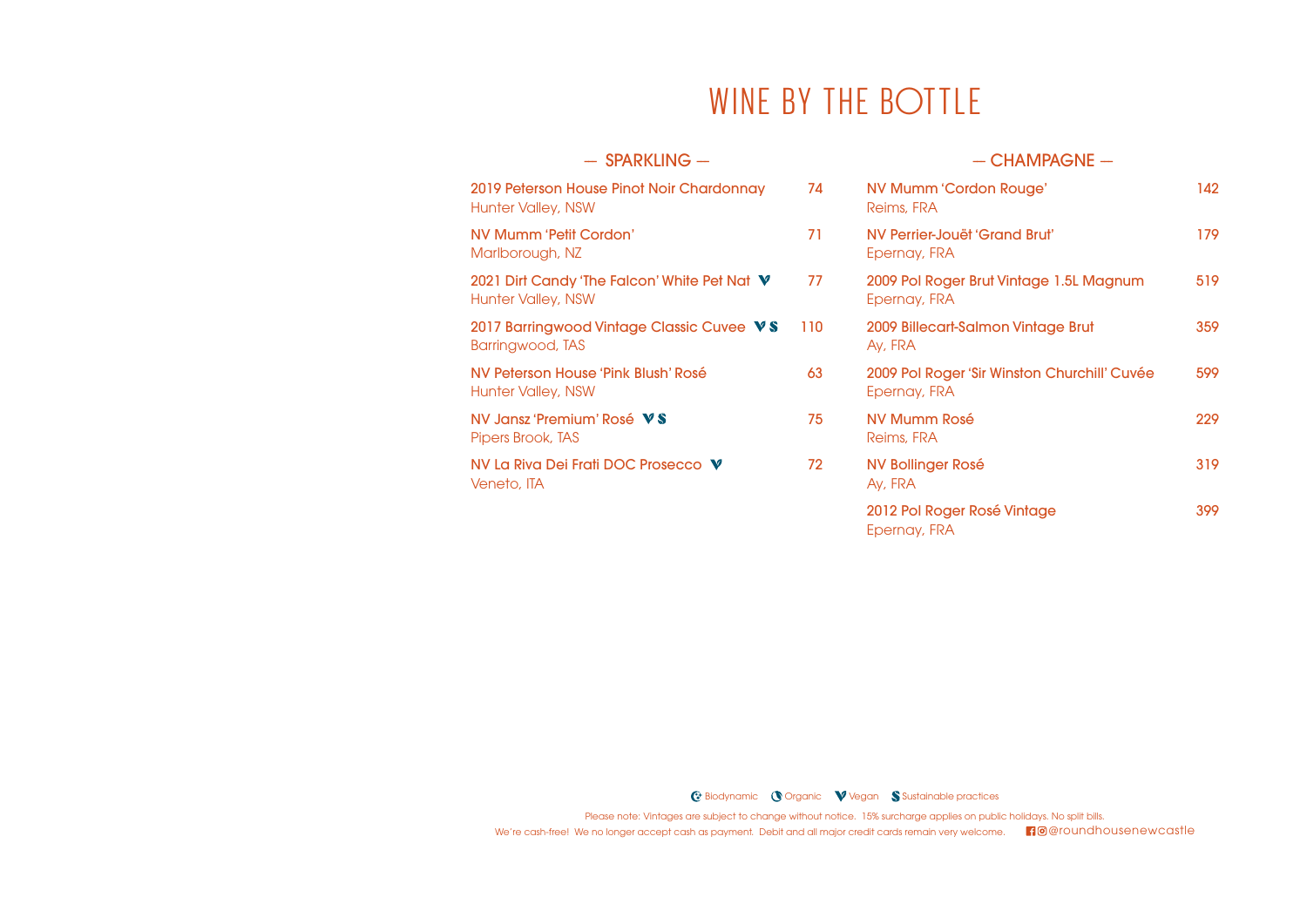| $-$ RIESLING $-$                                                        |     |                     |
|-------------------------------------------------------------------------|-----|---------------------|
| 2021 Four Winds<br><b>Canberra District, NSW</b>                        | 65  | 2019<br>Can         |
| 2021 O'Leary Walker 'Watervale' V<br>Clare Valley, SA                   | 58  | 2019<br>Ade         |
| 2021 Henschke 'Peggy's Hill' C<br>Eden Valley, SA                       | 66  | 2021<br>Ade         |
| 2019 Rockford 'Hand Picked'<br>Eden Valley, SA                          | 89  | 2021<br>Marl        |
| 2013 Howard Park Great Southern<br>'Museum Release'<br>Mount Barker, WA | 102 | 2019<br>Mar<br>2019 |
| 2016 Balthasar Ress Hattenheim Kabinett S<br>Rheingau, GER              | 95  | Mar<br>2019         |
| 2020 Famille Hugel 'Classic' VS<br>Alsace, FRA                          | 111 | Loire               |
| $-$ SEMILLON $-$                                                        |     | 2020                |
| 2021 Brokenwood<br><b>Hunter Valley, NSW</b>                            | 61  | Ade<br>2021         |
| 2014 Brokenwood 1.5L Magnum<br><b>Hunter Valley, NSW</b>                | 145 | Ade                 |
| 2014 Brokenwood 'ILR Reserve'<br><b>Hunter Valley, NSW</b>              | 207 | 2019<br>Lime        |
| 2021 Gundog 'Wild' VS<br>Hunter Valley, NSW                             | 72  | 2021<br><b>Bee</b>  |
| 2015 Meerea Park 'Alexander Munro'<br>Hunter Valley, NSW                | 99  | 2020<br>Cen         |
| 2018 Silkman 'Estate'                                                   | 78  | 2020<br>Alto        |
| Hunter Valley, NSW<br>2016 Tyrrell's 'Vat 1' S                          | 179 | 2018<br>Alsa        |

### Hunter Valley, NSW

 $-$  SAUVIGNON BLANC  $-$ 

| 2019 Poachers V<br><b>Canberra District, NSW</b>                    | 67  |
|---------------------------------------------------------------------|-----|
| 2019 Hill Smith Estate VS<br>Adelaide Hills, SA                     | 58  |
| 2021 Shaw & Smith V<br>Adelaide Hills, SA                           | 85  |
| 2021 Nautilus Estate VS<br>Marlborough, NZ                          | 68  |
| 2019 Palliser Estate S<br>Martinborough, NZ                         | 64  |
| 2019 Vasse Felix $\nabla$ S<br>Margaret River, WA                   | 69  |
| 2019 Pascal Jolivet Sancerre <b><i>OS</i></b><br>Loire Valley, FRA  | 129 |
| - PINOT GRIS AND PINOT GRIGIO -                                     |     |
| 2020 Deviation Road Pinot Gris VS<br>Adelaide Hills, SA             | 61  |
| 2021 Heirloom Vineyards Pinot Grigio VS<br>Adelaide Hills, SA       | 64  |
| 2019 Yalumba 'Wild Ferment' Pinot Grigio VS<br>Limestone Coast, SA  | 58  |
| 2021 Brokenwood Pinot Gris<br>Beechworth, VIC                       | 65  |
| 2020 Mt Difficulty 'Roaring Meg' Pinot Gris VS<br>Central Otago, NZ | 57  |
| 2020 Tiefenbrunner 'Merus' Pinot Grigio DOC VS<br>Alto Adige, ITA   | 85  |
| 2018 Famille Hugel 'Classic' Pinot Gris VS<br>Alsace, FRA           | 111 |

G<sup>+</sup> Biodynamic **O** Organic **V** Vegan S Sustainable practices

Please note: Vintages are subject to change without notice. 15% surcharge applies on public holidays. No split bills.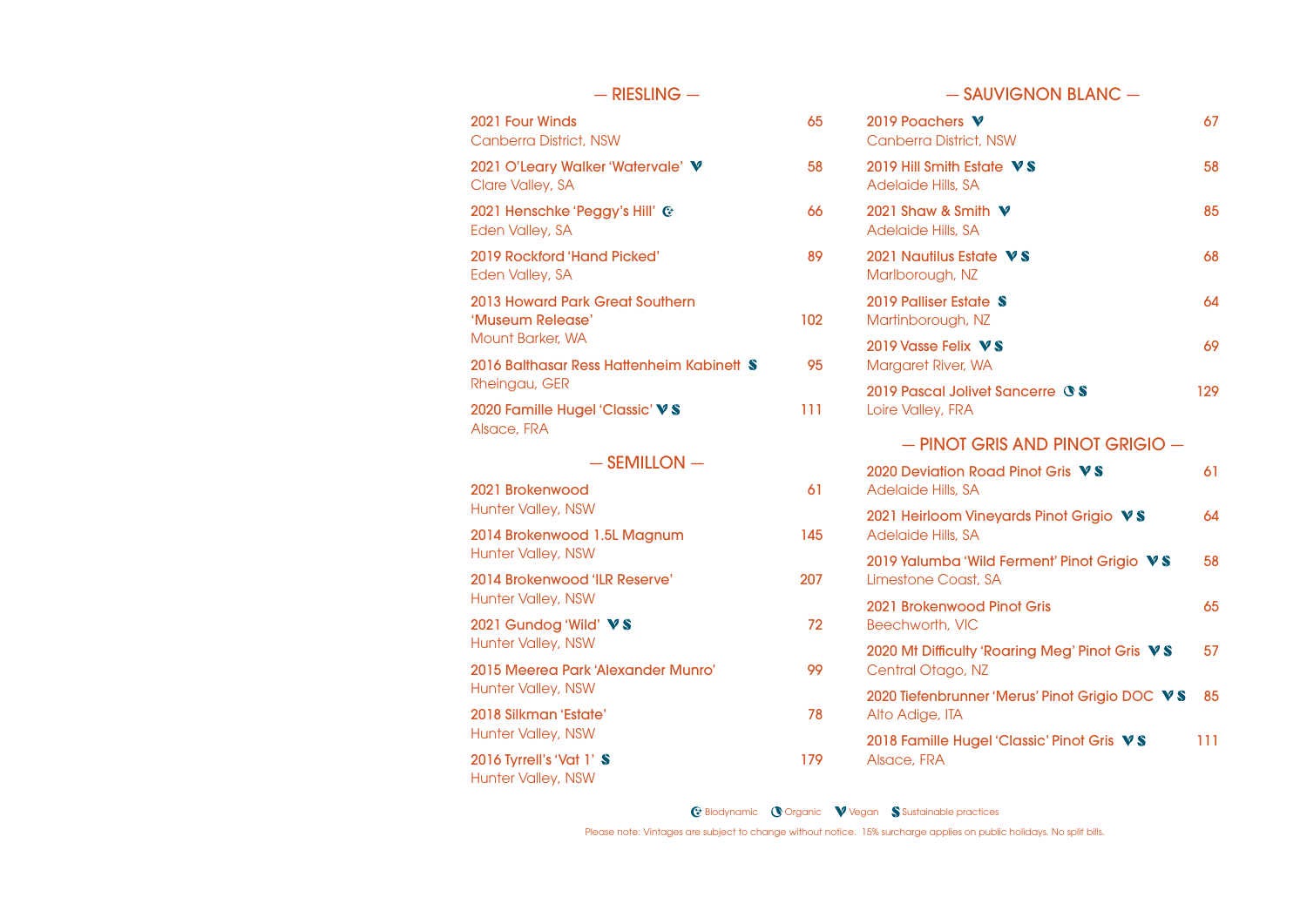| $-$ CHARDONNAY $-$                                                                         |     |  |
|--------------------------------------------------------------------------------------------|-----|--|
| 2020 Keith Tulloch<br>Hunter Valley, NSW                                                   | 69  |  |
| 2020 Hungerford Hill 'Dalwood Vineyard'<br>Hunter Valley, NSW                              | 71  |  |
| 2019 Scarborough 'Yellow Label'<br>Hunter Valley, NSW                                      | 68  |  |
| 2011 Brokenwood 'Forest Edge'<br>Orange, NSW                                               | 136 |  |
| 2020 Ashton Hills 'Piccadilly' VS<br>Adelaide Hills, SA                                    | 88  |  |
| 2018 Dalrymple<br>'Single Site Estate Cave Block' VS<br>Piper's River, TAS                 | 81  |  |
| 2018 Freycinet<br><b>Bicheno, TAS</b>                                                      | 105 |  |
| 2016 Bass Phillip 'Estate'<br><b>Gippsland VIC</b>                                         | 149 |  |
| 2020 Crittenden Estate 'Geppetto' V<br>Mornington Peninsula, VIC                           | 59  |  |
| 2019 A Rodda 'Willow Lake'<br>Yarra Valley, VIC                                            | 105 |  |
| 2020 Vasse Felix 'Heytesbury' VS<br>Margaret River, WA                                     | 199 |  |
| 2019 Leeuwin Estate 'Prelude Vineyard' V<br>Margaret River, WA                             | 88  |  |
| 2016 Domaine Jean Defaix 1er Cru 'Les Lys'<br>Chablis, FRA                                 | 149 |  |
| 2017 Chateau de Chamirey Mercurey Blanc<br><b>Burgundy, FRA</b>                            | 142 |  |
| 2019 Chateau Des Quarts Pouilly-Fuisse<br>Clos Quarts <sup>®</sup><br><b>Burgundy, FRA</b> | 259 |  |

 $-$  OTHER WHITE VARIETALS  $-$ 

| 2021 Margan 'White Label' Albarino VS<br><b>Hunter Valley, NSW</b>                                             | 69  |
|----------------------------------------------------------------------------------------------------------------|-----|
| 2019 Hungerford Hill Fiano<br><b>Hunter Valley, NSW</b>                                                        | 71  |
| 2019 Meerea Park Marsanne Rousanne<br><b>Hunter Valley, NSW</b>                                                | 74  |
| 2019 Krinklewood Verdelho C V<br><b>Hunter Valley, NSW</b>                                                     | 69  |
| 2020 Jim Barry Assyrtiko S<br>Clare Valley, SA                                                                 | 85  |
| $-$ ROSÉ $-$                                                                                                   |     |
| 2021 Audrey Wilkinson Shiraz Merlot Tempranillo<br>Multi Region, NSW & SA                                      | 59  |
| 2021 Collector 'Shoreline' Sangiovese Mammolo<br><b>Canberra District, NSW</b>                                 | 65  |
| 2021 Brokenwood Nebbiolo Rosato<br>Beechworth, VIC                                                             | 68  |
| 2020 Chaffey Brother 'Not Your Grandma's'<br>Grenache Mourvèdre VS<br><b>Barossa Valley, SA</b>                | 56  |
| 2020 Triennes Rosé Syrah Cinsault Merlot<br>Grenache IGP Mediterranee ®<br>Provence, FRA                       | 64  |
| 2019 Triennes Rosé Syrah Cinsault Merlot<br>Grenache IGP Mediterranee <b>\</b><br>1.5L Magnum<br>Provence, FRA | 119 |

G Biodynamic COrganic Vegan S Sustainable practices Vintages are subject to change without notice. 15% surcharge applies on public holidays. No split bills.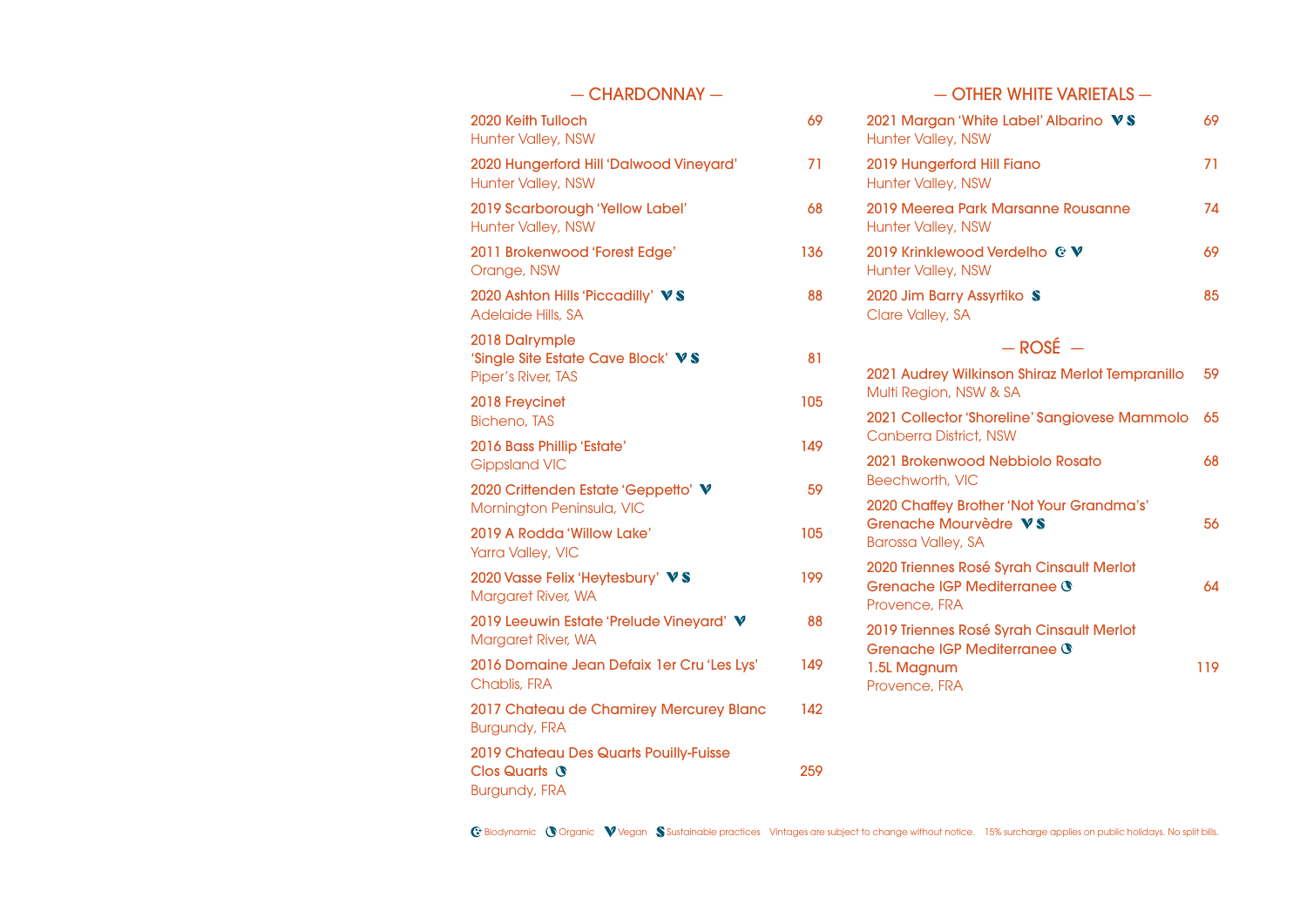| $-$ PINOT NOIR $-$                                                                  |     |
|-------------------------------------------------------------------------------------|-----|
| 2020 Ashton Hills 'Piccadilly Valley' VS<br>Adelaide Hills, SA                      | 88  |
| 2021 42 Degrees South V<br><b>Coal River, TAS</b>                                   | 79  |
| 2020 Brokenwood<br>Coal River and Tamar Valley, TAS                                 | 81  |
| 2014 Brokenwood 1.5L Magnum<br>Beechworth, VIC                                      | 139 |
| 2018 Bass Phillip 'Crown Prince'<br>Gippsland, VIC                                  | 161 |
| 2021 Kooyong 'Massale' VS<br>Mornington Peninsula, VIC                              | 72  |
| 2019 Mt Difficulty 'Bannockburn' VS<br>Central Otago, NZ                            | 19  |
| 2016 Mt Difficulty 'Bannockburn'<br>1.5L Magnum VS<br>Central Otago, NZ             | 249 |
| 2020 Two Paddocks 'Picnic' C <b>S</b><br>Central Otago, NZ                          | 106 |
| 2019 Ata Rangi 'Crimson' @ ® V<br>Martinborough, NZ                                 | 96  |
| 2016 The Paring<br>Santa Barbera County, USA                                        | 155 |
| 2016 Geantet-Pansiot Chambolle-Musigny<br>'Vieilles Vignes'<br><b>Burgundy, FRA</b> | 311 |
| 2017 Chateau de Chamirey Mercurey Rouge<br><b>Burgundy, FRA</b>                     | 139 |
| 2019 Domaine Faiveley Nuits-Saint-George S<br><b>Burgundy, FRA</b>                  | 204 |

-- GRENACHE and GRENACHE BLENDS --

| 2018 Rockford 'Moppa Springs' Grenache,<br>Mataro<br>Shiraz Barossa Valley, SA | 112 |
|--------------------------------------------------------------------------------|-----|
| 2018 Yalumba 'Vine Vale' Grenache $\sqrt{S}$<br>Barossa Valley, SA             | 82  |
| 2015 Clarendon Hills<br>'Domaine Clarendon' Grenache<br>Clarendon Hills, SA    | 89  |
| 2020 Petite Vanguardist Grenache Mourvèdre<br>McLaren Vale, SA                 | 72  |
| 2020 Yangarra 'Old Vine' Grenache C C V S<br>McLaren Vale, SA                  | 79  |
|                                                                                |     |

G Biodynamic Corganic Vegan S Sustainable practices Vintages are subject to change without notice. 15% surcharge applies on public holidays. No split bills.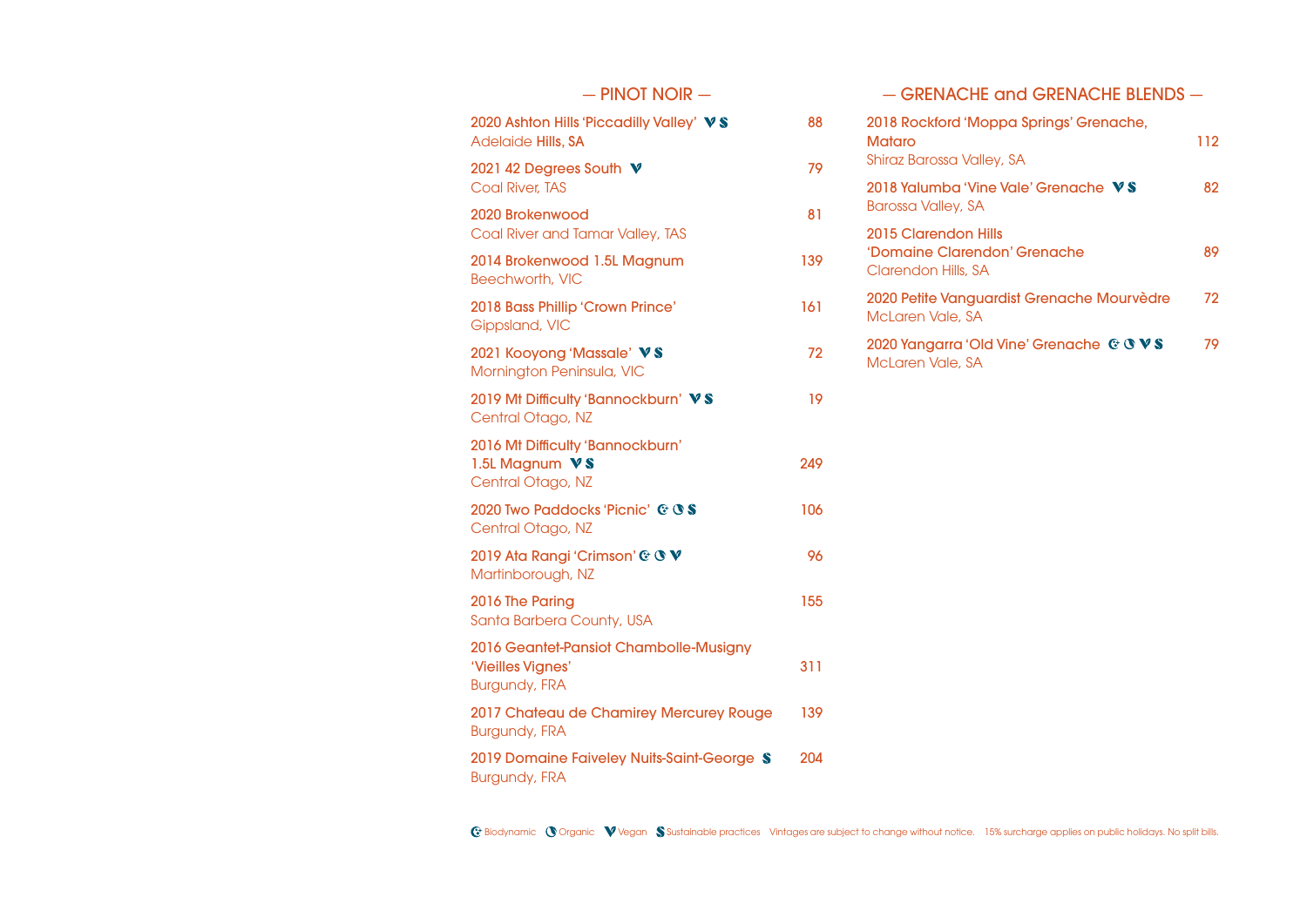| - SHIRAZ AND SHIRAZ BLENDS -                                                      |     |
|-----------------------------------------------------------------------------------|-----|
| 2019 Andrew Thomas Wines 'Synergy' S<br><b>Hunter Valley, NSW</b>                 | 68  |
| 2004 Brokenwood 'Graveyard'<br>Hunter Valley, NSW                                 | 639 |
| 2018 Brokenwood 'Graveyard'<br><b>Hunter Valley, NSW</b>                          | 599 |
| 2021 Glandore Estate 'Hunter'<br><b>Hunter Valley, NSW</b>                        | 71  |
| 2014 Glandore Estate 'Ginger-Rose'<br>1.5L Magnum<br><b>Hunter Valley, NSW</b>    | 199 |
| 2019 Gundog VS<br><b>Hunter Valley, NSW</b>                                       | 79  |
| 2019 Margan 'Saxonvale' Shiraz Mourvèdre VS<br><b>Hunter Valley, NSW</b>          | 81  |
| 2009 Meerea Park 'Alexander Munro'<br><b>Hunter Valley, NSW</b>                   | 178 |
| 2021 Tyrrell's 'Special Release' Shiraz Pinot Noir S<br><b>Hunter Valley, NSW</b> | 73  |
| 2019 Tyrrell's 'Stevens' S<br><b>Hunter Valley, NSW</b>                           | 139 |
| 2019 John Duval 'Entity' V<br><b>Barossa Valley, SA</b>                           | 102 |

| 2018 John Duval 'Eligo' V<br><b>Barossa Valley, SA</b>                   | 239 |
|--------------------------------------------------------------------------|-----|
| 2017 Langmeil 'Valley Floor' VS<br><b>Barossa Valley, SA</b>             | 71  |
| <b>2018 Rockford 'Basket Press'</b><br><b>Barossa Valley, SA</b>         | 269 |
| 2001 Torbreck 'Descendant' Shiraz Viognier<br><b>Barossa Valley, SA</b>  | 349 |
| 2013 Torbreck 'The Factor'<br><b>Barossa Valley, SA</b>                  | 309 |
| 2013 Clarendon Hills<br>'Domaine Clarendon' Syrah<br>Clarendon Hills, SA | 85  |
| 2016 Henschke 'Mount Edelstone' C C<br>Eden Valley, SA                   | 399 |
| 2011 Brokenwood 'Wade Block 2'<br><b>McLaren Vale, NSW</b>               | 179 |
| 2019 Wirra Wirra 'Woodhenge' S<br>McLaren Vale, SA                       | 71  |
| 2014 Vina Ventisquero 'Pangea' S<br>Alpata Valley, CHI                   | 133 |
| 2016 E. Guigal Saint Joseph Rouge Syrah V<br>Rhone Valley, FRA           | 119 |
|                                                                          |     |

G Biodynamic **O** Organic **V** Vegan S Sustainable practices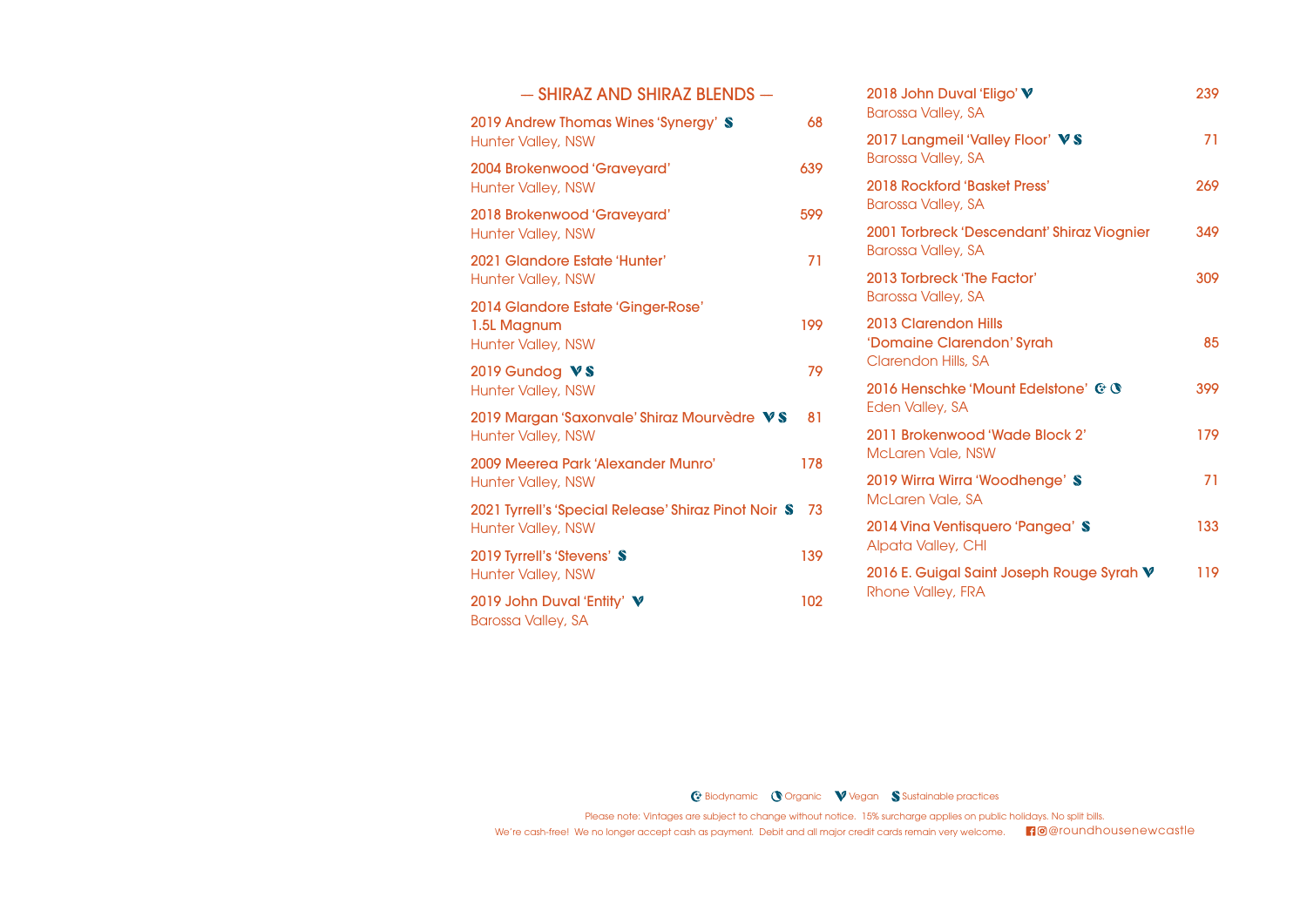## - CABERNET SAUVIGNON and CABERNET SAUVIGNON BLENDS -

| 2018 Printhie 'Topography'<br>Orange, NSW                                  | 69  |
|----------------------------------------------------------------------------|-----|
| 2015 Rockford 'Home Block' 1.5L Magnum<br><b>Barossa Valley, SA</b>        | 299 |
| 2018 Yalumba 'The Cigar' VS<br>Coonawarra, SA                              | 82  |
| 2016 Yalumba 'The Menzies' VS<br>Coonawarra, SA                            | 138 |
| 2015 Yalumba 'Menzies' 1.5L Magnum VS<br>Coonawarra, SA                    | 279 |
| 2019 Bowen Estate <b><i>SS</i></b><br>Coonawarra, SA                       | 79  |
| 2019 Two Hands 'Sexy Beast' V<br>McLaren Vale, SA                          | 75  |
| 2019 Hay Shed Hill <b>SS</b><br>Margaret River, WA                         | 71  |
| 2017 Leeuwin Estate 'Art Series' V<br>Margaret River, WA                   | 159 |
| 2018 Vasse Felix 'Filius' VS<br>Margaret River, WA                         | 69  |
| 2017 Vasse Felix 'Tom Cullity'<br>Cabernet Malbec VS<br>Margaret River, WA | 369 |
| 2013 Howard Park 'Leston'<br><b>Mount Barker, WA</b>                       | 105 |
| 2015 La Parde de Haut Bailly<br><b>Bordeaux, FRA</b>                       | 240 |
| 2016 Gazin Pomerol<br><b>Bordeaux, FRA</b>                                 | 469 |
| 2016 Le Saint Estephe de Calon, 3ème Vin<br><b>Bordeaux, FRA</b>           | 128 |

 $-$  OTHER RED VARIETALS  $-$ 

| 2019 Margan 'Ceres Hill' Barbera VS<br><b>Hunter Valley, NSW</b>                   | 75  |
|------------------------------------------------------------------------------------|-----|
| 2019 Hungerford Hill Sangiovese V<br>Hilltops, NSW                                 | 81  |
| 2018 Isole e Olena Chianti Classico Sangiovese<br>Tuscany, ITA                     | 105 |
| 2018 A Rodda Tempranillo<br>Beechworth, VIC                                        | 85  |
| 2017 Glandore Estate 'Regional Series'<br>Tempranillo<br><b>Hunter Valley, NSW</b> | 72  |
| 2012 Bodegas Valdemar Rioja Reserva<br>Tempranillo<br>Rioja, SPA                   | 115 |
| 2018 Bodega Catena Zapata<br>'High Mountain Vines' Malbec \$<br>Mendoza, ARG       | 83  |
| 2018 Contesa Montepulciano d'Abruzzo<br>Abruzzo, ITA                               | 71  |
| 2019 Audrey Wilkinson Merlot<br>Orange, NSW                                        | 59  |
| 2018 JJ Vincent Domaine de la Conseillere<br>Gamay<br><b>Beaujolais, FRA</b>       | 85  |
| 2017 Prunotto Barolo Classico Nebbiolo S<br>Piedmont, ITA                          | 135 |

 $G$  Biodynamic  $\bigcirc$  Organic  $\bigvee$  Vegan  $\bigcirc$  Sustainable practices Vintages are subject to change without notice. 15% surcharge applies on public holidays. No split bills.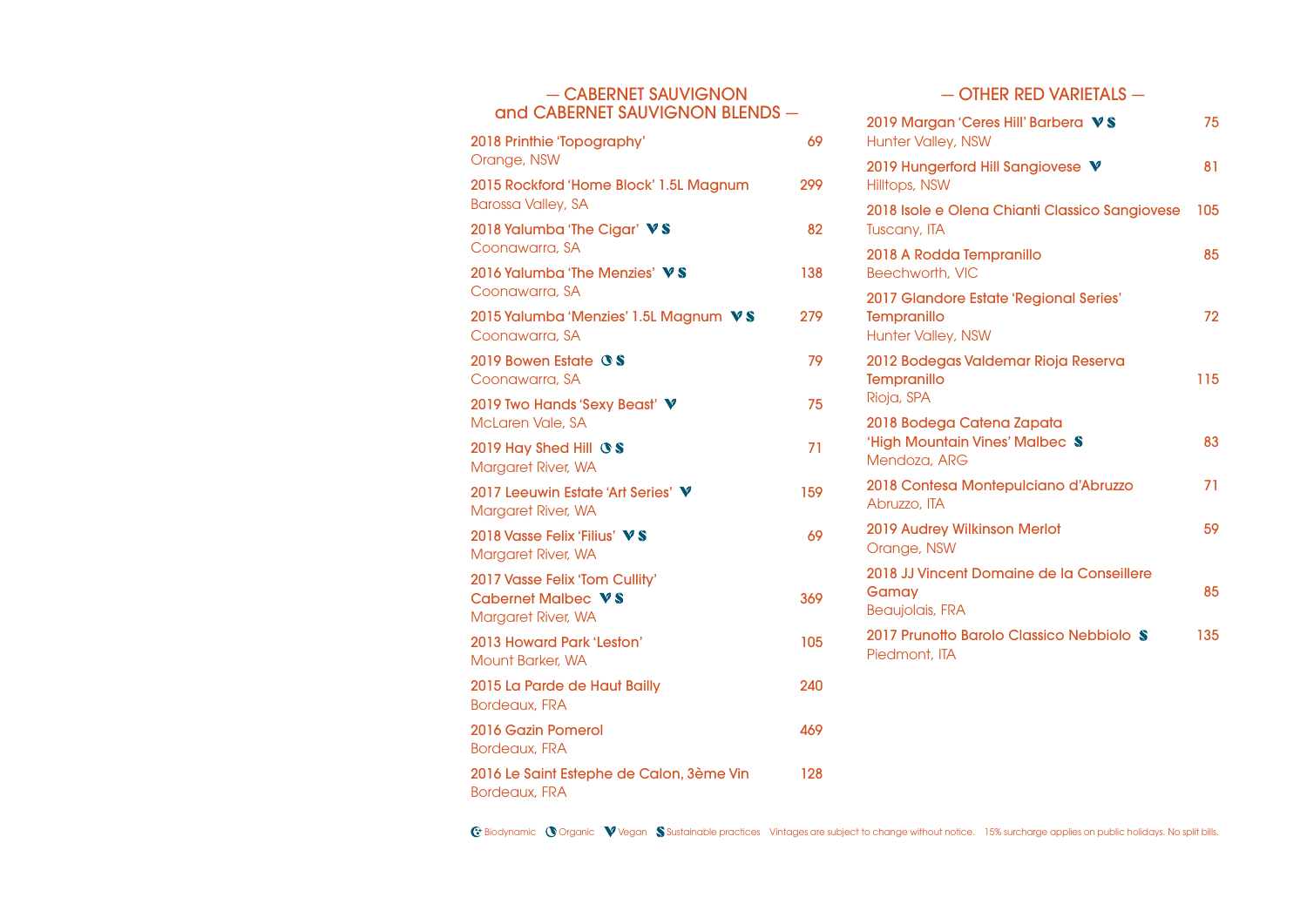### $-$  DESSERT  $-$

| 2019 Heggies Vineyard Botrytis Riesling VS<br>Eden Valley, SA                   | 68  |  |
|---------------------------------------------------------------------------------|-----|--|
| 2020 Vasse Felix 'Cane Cut' Semillon VS<br>Margaret River, WA                   | 62  |  |
| 2017 Chateau Raymond-Lafon<br><b>Semillon Sauvignon Blanc</b><br>Sauternes, FRA | 178 |  |
| $-$ FORTIFIED $-$                                                               |     |  |
| NNV Yalumba Antique Muscat S<br>Rutherglen, VIC                                 | 67  |  |
| NV Warre Otima 10 YO S<br>Port Douro, PORT                                      | 122 |  |
| NV Valdespino 'El Canddado' Pedro Ximenez V<br>Jerez, SPA                       | 105 |  |

G Biodynamic **O** Organic **V** Vegan **S** Sustainable practices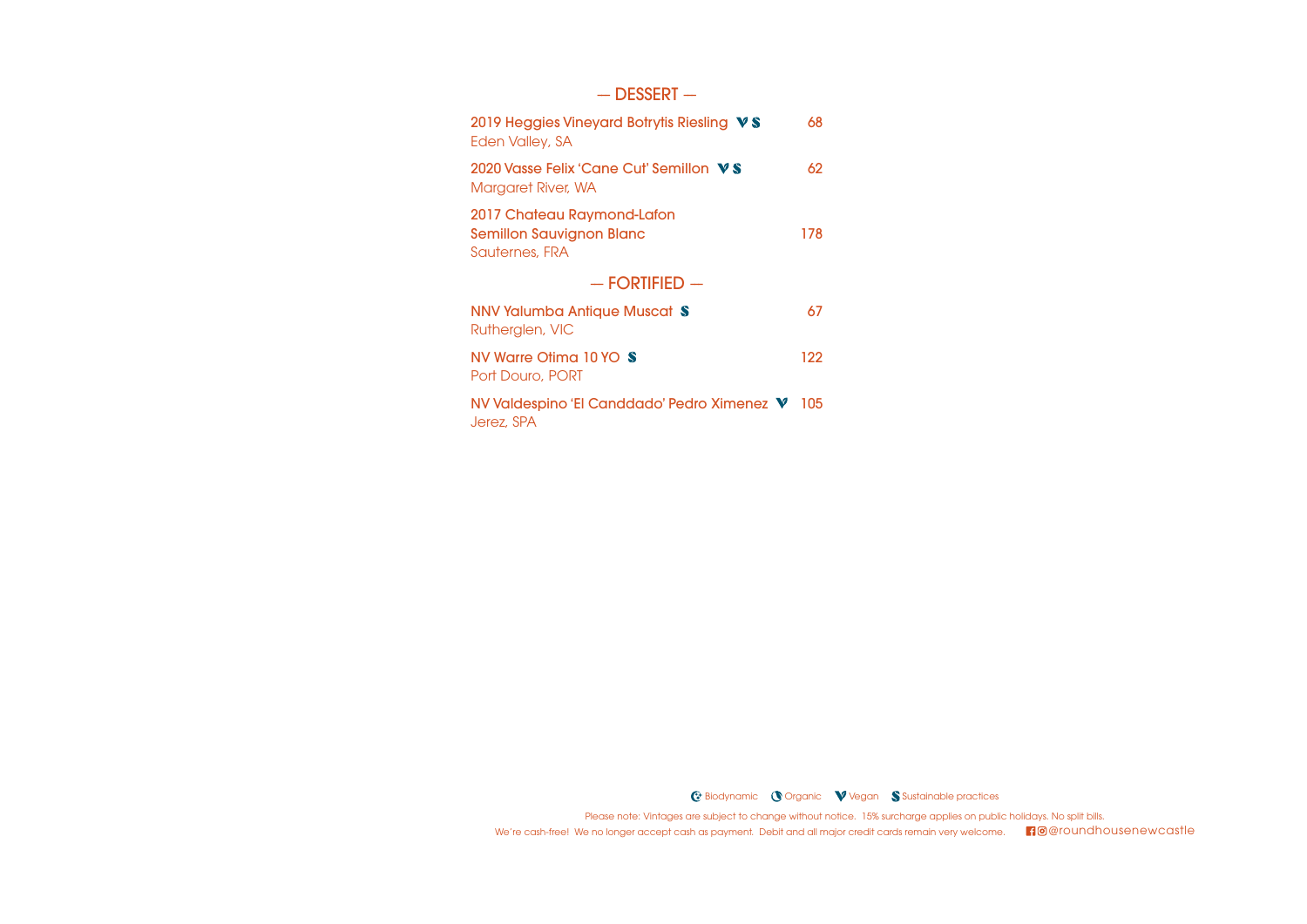## SIGNATURE COCKTAILS

## $-$  SPECIALITY  $-$

*Taking inspiration from the traditional owners of the land* Ooray 22 Havana Club 3 year, Davidson plum, lemon myrtle syrup, orange coin, served short over ice Brolga 22 Chivas Regal 12yo, Maidenii Sweet, Yellow Chartreuse, Aperol, Lemon, served shaken and neat Yuroongkal 22 Havana Club Especial rum, Husk Australian agricole, lime, orange, pineapple, jersey butter, local honey, Waratah mix, served tall and tropical Nikkinba 22 Martell VS, Maidenii Amer Nocturne, Mac. Liqueuer by Brookie's, De Kuyper White Crème de Cacao, black walnut Bitters, malic acid, served neat Coastal Margarita 25 Altos Plata tequila, wattleseed syrup, lime, saltbush, samphire, sea grapes, served shaken over ice Garreembee 26 Malfy Gin Con Arancia, Maidenii Dry Vermouth, wattleseed syrup, lime, mint, served neat with a bubble Wildfire 26 Chivas Regal 12yo, wattleseed syrup, Bittered Sling plum and rootbeer bitters,

strawberry gum smoke, served smokey over ice

68



 $-$  ZERO WASTE  $-$ 

*Reducing waste through innovation and creativity*

| Fredericks Sidecar<br>Martell VS, banana cordial, citric acid,<br>banana chip, served neat                                                 | 23 |
|--------------------------------------------------------------------------------------------------------------------------------------------|----|
| <b>Adolphe's Rest</b><br>Absolut, Maidenii Dry Vermouth, tropical syrup, orange<br>blossom water, lime, citrus sand, served neat yet foamy | 22 |
| $-$ MINDEUI $-$                                                                                                                            |    |

#### *All the fun with zero the alcohol*

| No Regretto                                              | 18 |
|----------------------------------------------------------|----|
| Altd Silver Princess, Sprocket cold brew, butter popcorn |    |
| syrup, served neat and sweet                             |    |
| <b>Spiced Apple</b>                                      | 18 |

Altd Green Grocer, apple juice, Angostura bitters, cinnamon syrup, wonderfoam, served on the rocks

### Nanna Colada 18

Lyre's white cane, pineapple, house coco lopez, served tall

#### Dandy 18

Lyre's American malt, Lyre's Italian orange, Lyre's sweet vermouth, Bittered Sling plum and rootbeer bitters, served old fashioned

The Macallan 15yo Single Malt, house golden syrup, Angostura bitters, black walnut bitters, lactic acid, served smoked over ice

*A lot of passion and craftmanship goes into our cocktail creations and we would love for you to try them as they are. If you have any questions about flavour profiles, our team are more than happy to help. Or if you'd prefer a classic we are pretty good at whipping those up too - just ask us!*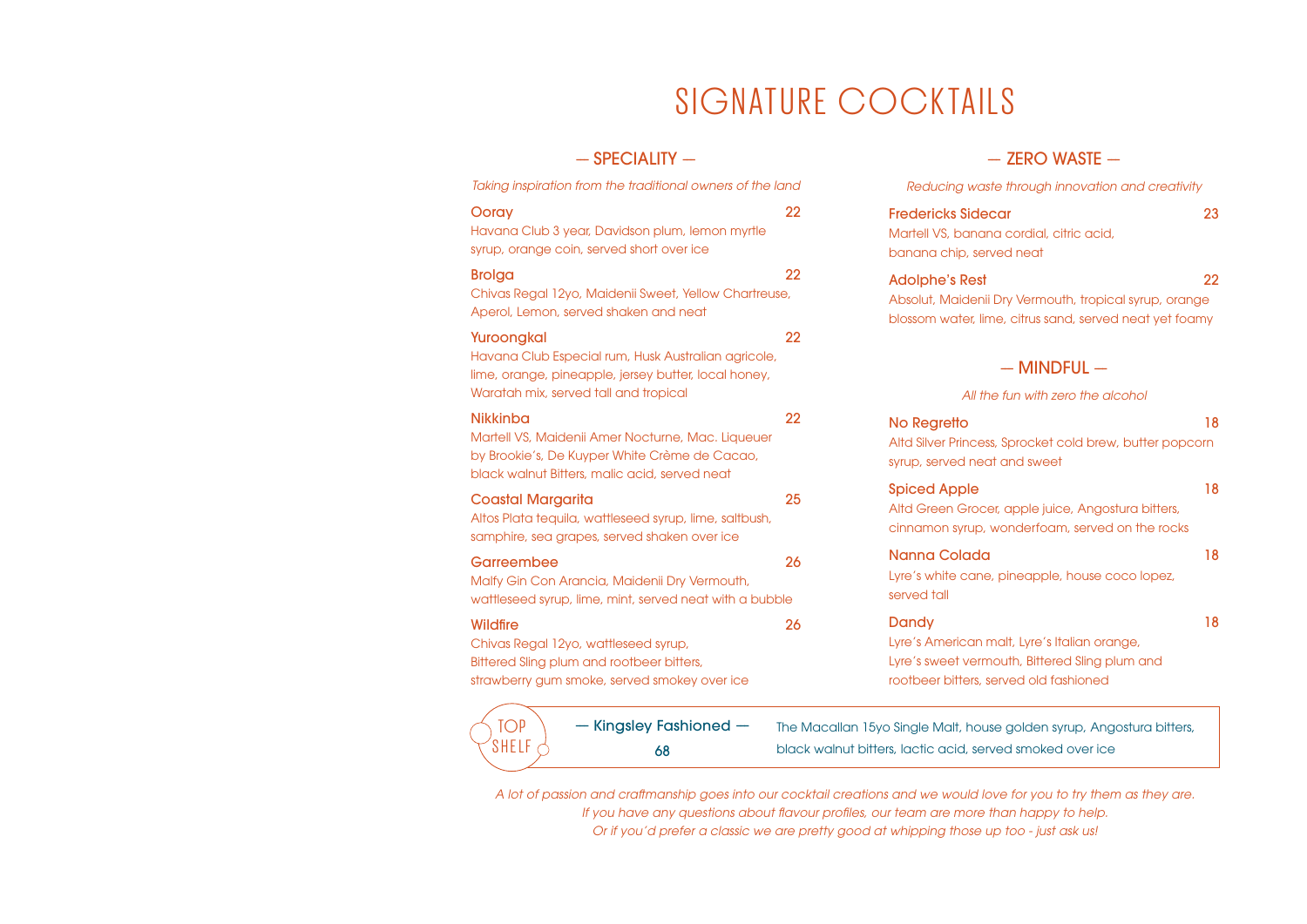## **BEER** · CIDER

## $-$  TAP BEER 425ml  $-$

| Foghorn King Street Australian Pale Ale | 12. |
|-----------------------------------------|-----|
| Stone & Wood Pacific Ale                | 12. |
| James Squire 150 Lashes Pale Ale        | 12. |
| Heineken                                | 12. |
| Rogers Amber Ale                        | 11  |
| James Squire Ginger Beer                | 13  |

## -- BOTTLED BEER and CIDER --

| Nort Refreshing Ale non-alcoholic      | 8       |
|----------------------------------------|---------|
| Nort All Day IPA non-alcoholic         | 8       |
| Heineken 0.0% Lager                    | 7       |
| <b>XXXX Gold</b>                       | 9       |
| <b>Tooheys New</b>                     | 10      |
| Little Creatures Pale Ale              | 12      |
| <b>Young Henrys Newtowner</b>          | 12      |
| <b>Balter XPA</b>                      | $12 \,$ |
| White Rabbit Dark Ale                  | 13      |
| Peroni Leggera                         | 10      |
| <b>Modus Cerveza</b>                   | 12      |
| <b>Foghorn Hunter Classic Kolsch</b>   | 14      |
| Foghorn Sligo Extra Stout              | 16      |
| Foghorn Young Americans IPA            | 15      |
| Grain Fed Coal Porter Dark Ale         | 13      |
| James Squire Orchard Crush Apple Cider | 13      |

15% surcharge applies on public holidays. No split bills. We're cash-free! We no longer accept cash as payment. Debit and all major credit cards remain very welcome.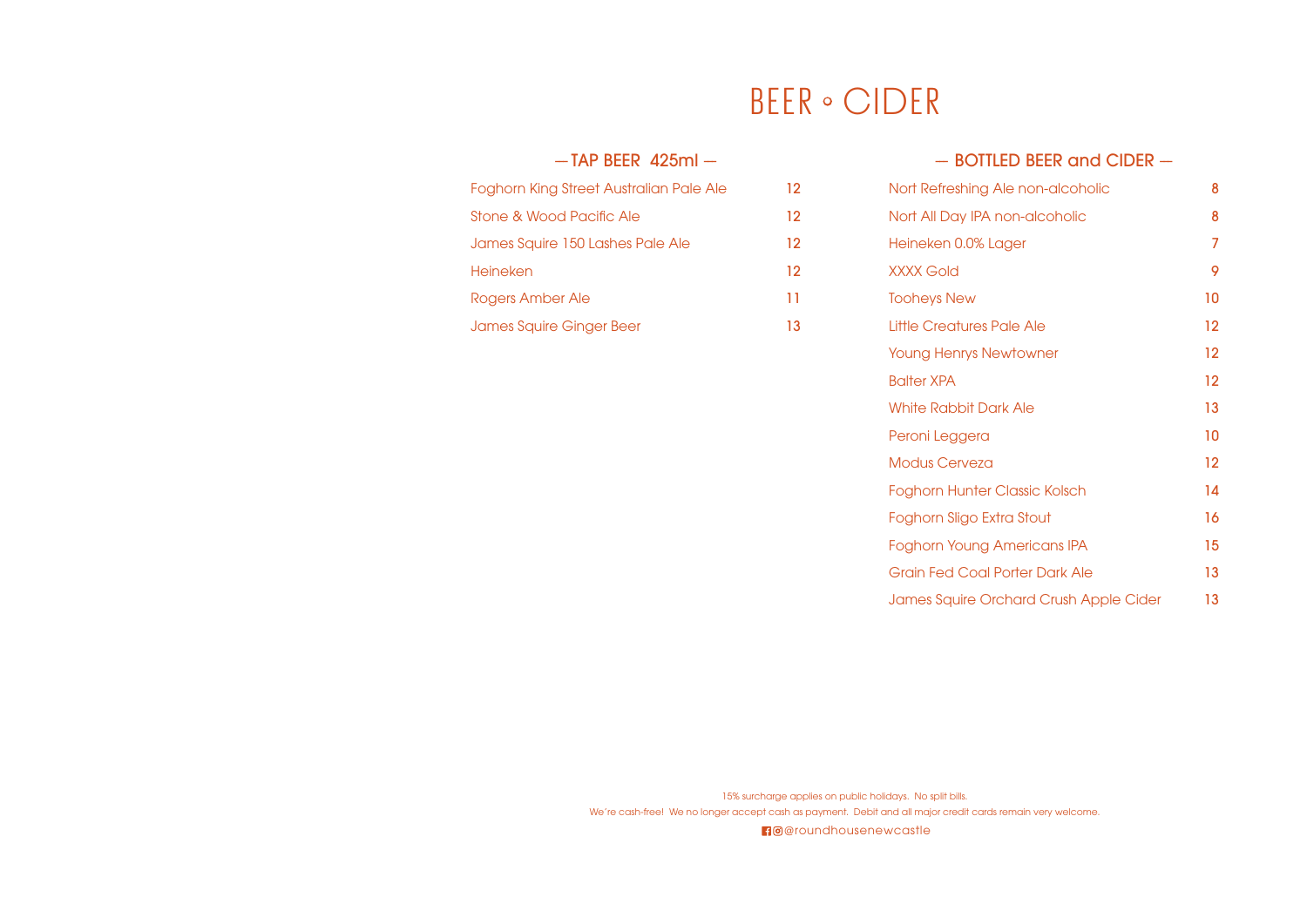## SPIRITS

## $-$  VODKA  $-$

| Absolut             | N  |
|---------------------|----|
| <b>Absolut Elyx</b> | 11 |
| <b>Grey Goose</b>   | 15 |
| Ciroc               | 13 |

## $-$  AUSTRALIAN GIN  $-$

| Kingsley X Earp Distilling Co.  |    |
|---------------------------------|----|
| Olive Grove Gin                 | 12 |
| Earp Distilling Co. No. 8 Dry   | 13 |
| Earp Distilling Co. Portside    |    |
| Navy Strength                   | 14 |
| Earp Distilling Co.             |    |
| Smoked Juniper                  | 16 |
| <b>Brookie's Byron Dry</b>      | 12 |
| lnk                             | 13 |
| <b>Farmer's Wife Autumn Dry</b> | 16 |
| <b>AHD 78 Degrees Classic</b>   | 13 |
| Seven Seasons Green Ant         | 15 |
| Seven Seasons Bush Apple        | 13 |
| Step up your mixer with         |    |
| Australian Capi Tonic           | 4  |

| - INTERNATIONAL GIN -                                   |    |
|---------------------------------------------------------|----|
| <b>Beefeater London Dry</b>                             | 10 |
| <b>Beefeater 24</b>                                     | 11 |
| Hendrick's                                              | 13 |
| The Botanist                                            | 13 |
| <b>Bombay Sapphire</b>                                  | 11 |
| <b>Tanqueray No. Ten</b>                                | 14 |
| Monkey 47 Dry                                           | 16 |
| Ki No Bi Dry                                            | 15 |
| Ki No Bi Tea                                            | 16 |
| <b>Gin Mare</b>                                         | 14 |
| <b>Malfy Rosa</b>                                       | 12 |
| <b>Malfy Con Arancia</b>                                | 12 |
| Roku                                                    | Ħ  |
| <b>Beefeater Pink Strawberry</b>                        | 10 |
| <b>Beefeater Blood Orange</b>                           | 10 |
| <b>Bombay Bramble</b>                                   | 11 |
| Monkey 47 Sloe                                          | 13 |
| Step up your mixer with<br><b>Australian Capi Tonic</b> | 4  |

### $-$  TEQUILA  $-$

| Olmeca Altos Plata       | 10 |
|--------------------------|----|
| Olmeca Altos Reposado    | 11 |
| Avión Blanco             | 15 |
| Patrón Silver            | 12 |
| Calle 23 Blanco          | 12 |
| Casamigos Reposado       | 15 |
| Fortaleza Añejo          | 16 |
| Del Maguey Vida Mezcal   | 12 |
| <b>Casamingos Mezcal</b> | 19 |

15% surcharge applies on public holidays. No split bills. We're cash-free! We no longer accept cash as payment. Debit and all major credit cards remain very welcome.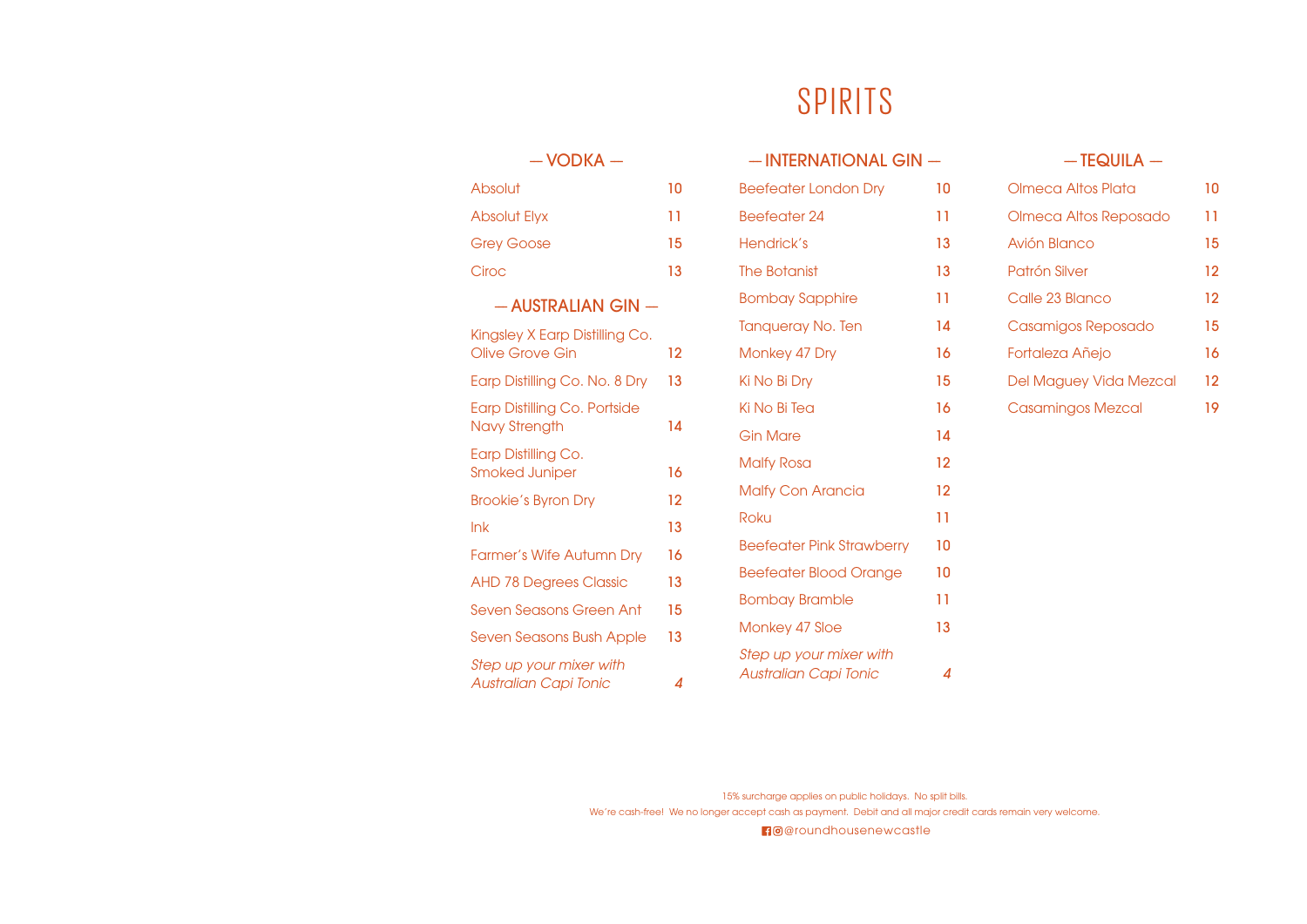| $-$ RUM $-$                     |                   | $-WHISKY -$                         |     | $-$ BOURBON $-$                |    |
|---------------------------------|-------------------|-------------------------------------|-----|--------------------------------|----|
| Havana Club Añejo 3 Anos        | -10               | Chivas Regal 12 YO                  | 10  | <b>Maker's Mark</b>            | 10 |
| Havana Club Añejo Especial 10   |                   | Chivas 18 YO                        | 15  | <b>Buffalo Trace</b>           | 12 |
| Havana Club Añejo 7 Anos        | -11               | <b>Jameson Black Barrel</b>         | 13  | Eagle Rare 10 YO               | 14 |
| Goslings Black Seal             | 12                | Jameson Red Breast 12 YO            | 16  | Elijah Craig 12 YO             | 13 |
| <b>Diplomatico Reserva</b>      | 14                | <b>Jameson Red Breast Lustau</b>    | 16  | <b>Basil Hayden's</b>          | 12 |
| Ron Zacapa 23                   | 17                | Canadian Club 8 YO                  | 11  | <b>Jim Beam Rye</b>            | 10 |
| <b>Plantation Pineapple</b>     | 12                | Liberties Copper Alley 10 YO        | -14 | <b>Rittenhouse Rye</b>         | 14 |
| <b>Plantation OFTD</b>          | 17                | Glenlivet 12 YO                     | 13  | <b>Sazerac Rye</b>             | 15 |
| <b>Appleton 8 YO</b>            | 11                | Glenlivet 15 YO                     | 18  | <b>COGNAC • ARMAGNAC</b>       |    |
| Appleton 12 YO                  | 13                | Glenlivet 18 YO                     | 23  | <b>CALVADOS</b>                |    |
| Appleton 21 YO                  | 23                | Auchentoshan Three Wood             | 14  | <b>Martell VS</b>              | 10 |
| Mount Gay XO                    | 13                | Macallan 15 YO                      | 26  | <b>Remy Martin VSOP</b>        | 14 |
| Earp Distilling Co.             |                   | Dalmore 12 YO                       | 17  | <b>Martell VSOP Red Barrel</b> | 13 |
| <b>Curated Cask</b>             | 17                | Lagavulin 16 YO                     | 18  | Chateau Da Tariquet            |    |
| <b>Black Gate Shiraz Cask</b>   | 16                | Laphroiag 10 YO                     | 16  | <b>Bas-Armagnac 1995</b>       | 26 |
| <b>Husk Australian Agricole</b> | 11                | Talisker 10 YO                      | 14  | Conte Louis de Lauriston       |    |
| <b>Husk Botanic</b>             | $12 \overline{ }$ | <b>Bruichladdich Octomore</b>       | 11  | <b>Fine Calvados</b>           | 12 |
| Yagura Branca Cachaca           | 12 <sup>2</sup>   | <b>Bruichladdich Port Charlotte</b> |     |                                |    |
| <b>Bacardi Spiced</b>           | 10                | Islay 2012                          | 18  |                                |    |
| <b>Sailor Jerry Spiced</b>      | 11                | <b>Suntory Toki</b>                 | 11  |                                |    |
| <b>Husk Bam Bam Spiced</b>      | 12                | <b>Black Gate Bourbon Cask</b>      | 31  |                                |    |
|                                 |                   | <b>Black Gate Sherry Cask</b>       | 31  |                                |    |
|                                 |                   |                                     |     |                                |    |

15% surcharge applies on public holidays. No split bills. We're cash-free! We no longer accept cash as payment. Debit and all major credit cards remain very welcome.

Starward Two-Fold 12